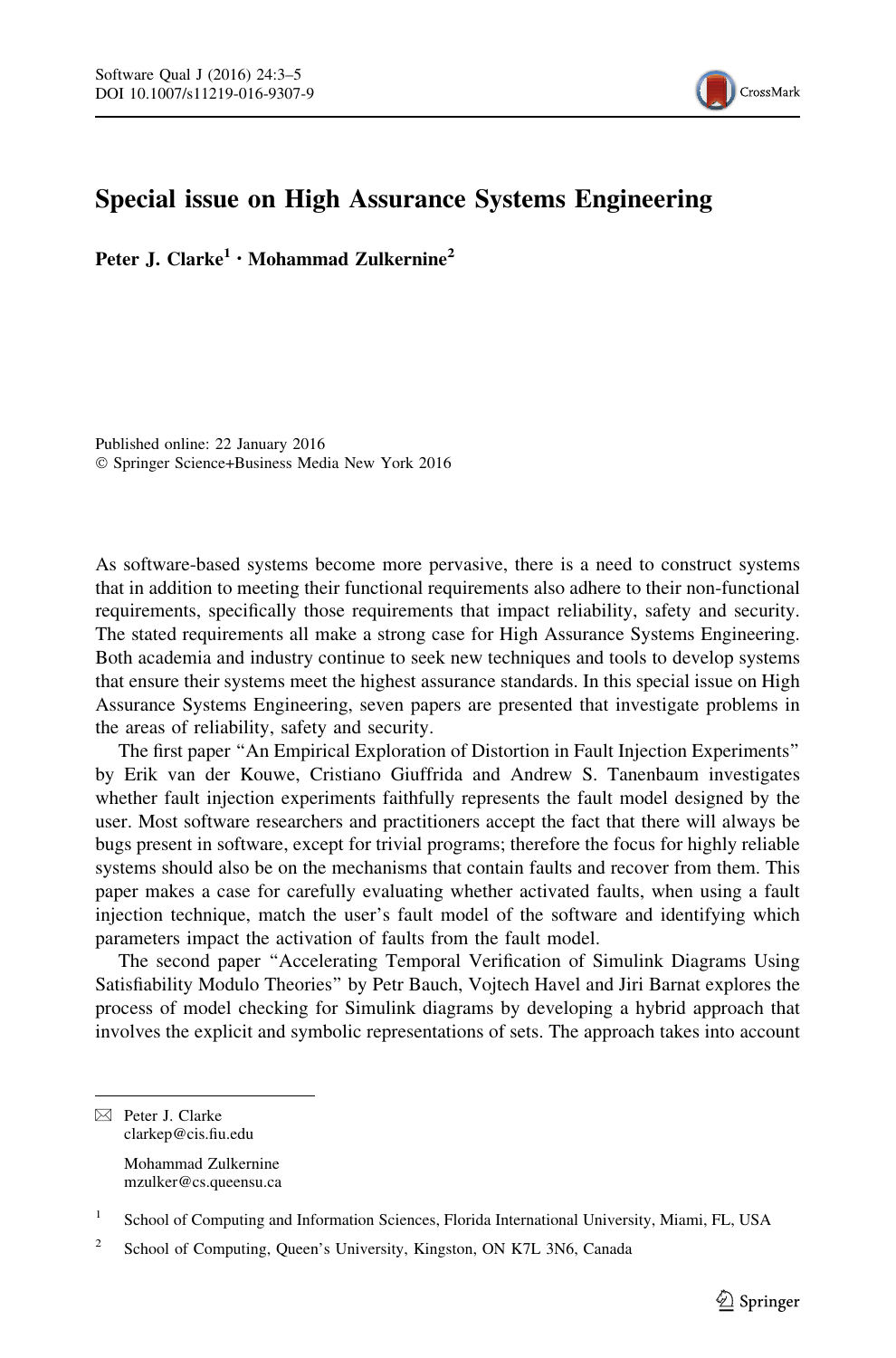the temporal aspects of verification and set-based representation of data, thereby handling both sources of non-determinism present in verification. The hybrid approach attempts to tackle the state explosion problem by using set-based reduction with explicit sets as one representation and bit-vector formulae as another representation. More specifically, the hybrid representation entails inferring knowledge about the system under verification, which is not included by the developers, thereby accelerating the verification process.

The third paper ''Towards High Assurance Software Systems with Adaptive Fault Management'' by Koichiro Rinsaka and Tadashi Dohi describes an adaptive approach to estimate the optimal preventive rejuvenation schedule which maximizes the steady-state system availability. Software rejuvenation is a preventive and proactive solution that is useful for counteracting software aging, which may affect the performance of applications and eventually cause them to fail. Traditional models of preventive rejuvenation are based on fixed samples of system failure which are validated on past observations. This paper presents a statistically nonparametric algorithm to estimate the optimal preventive rejuvenation schedule, which uses upper and lower bounds of the system with a one-stage look-ahead survival function obtained from system failure, time data and derived pessimistic and optimistic rejuvenation policies.

The fourth paper ''Experiences with Software-based Soft-Error Mitigation Using AN-Codes'' by Martin Hoffmann, Peter Ulbrich, Christian Dietrich, Horst Schirmeier, Daniel Lohmann and Wolfgang Schröder-Preikschat describes the experiences and lessons learned from implementing AN codes in the CoRed (Combined Redundancy) dependable voter. Soft-error mitigation continues to be one of the major challenges for safety–critical applications and systems. To ameliorate transient hardware faults in software the CoRed voter, a software-based fault-tolerance approach for mixed-criticality applications, is used. However, the transition from mathematical theory to machine code results in some practical misconceptions and architecture-dependent implementation glitches. These misconceptions include binary number representation and ranges, silent assumptions about the compiler and specific characteristics of the hardware platform. This paper presents a practitioner's guide on how to deal with these challenges by illuminating typical problem areas and presenting feasible solutions.

The fifth paper ''Certifying a Java Type Resolution Function Using Program Transformation, Annotation, and Reflection'' by Victor Winter, Carl Reinke and Jonathan Guerrero presents a novel approach for certifying the correctness of a given type resolution function with respect to an arbitrary Java source code base. Type resolution is fundamental to static analysis which is key to accurately compiling source code in typed languages, as well as the analysis needed for many white-box testing techniques. The approach in the paper uses a test suite to comprehensively exercise a full range of resolution possibilities within Java for those corner cases that are non-trivial. A set of program transformations are used to instrument Java source code which can then be used by reflection to certify the correctness of the type resolution function.

The sixth paper ''Normalizing Feature Vector Structure in Keystroke-dynamics Authentication Systems'' by Zahid Syed, Sean Banerjee and Bojan Cukic tests the efficacy of a new authentication method in distinguishing users based on keystroke dynamics. Current keystroke dynamics approaches typically assume that in order to measure similarity between typing patterns of individuals, a text string is entered using the same sequence of keys. This paper uses a different approach that involves variant typing sequences and shows that variations in keystroke sequences can provide valuable discriminatory information and improve the performance of keystroke dynamics authentication systems.